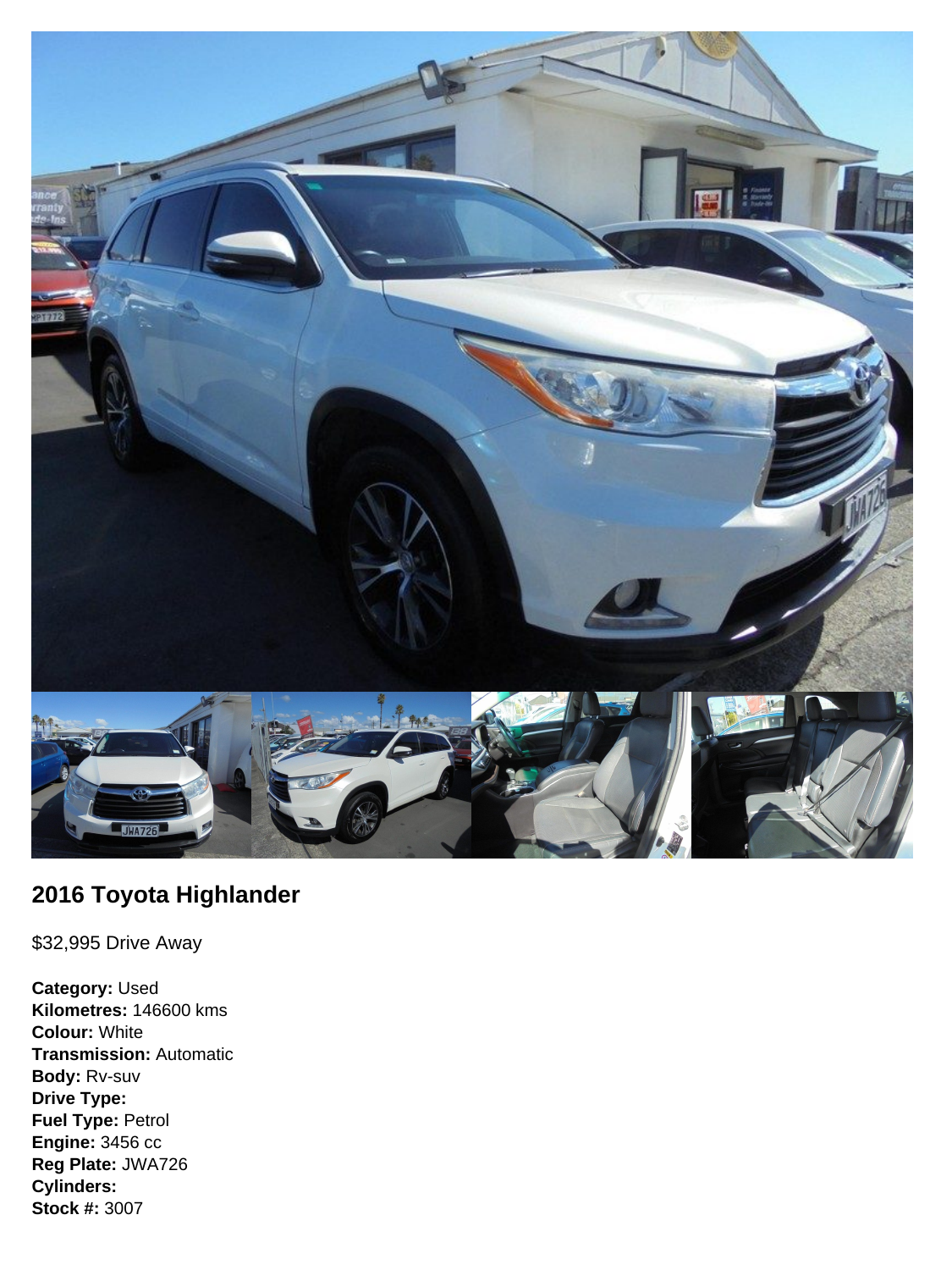**VIN:**

**Dealer: 138 Cars Address:** 138 Great South Rd, Otahuhu Auckland 1062 **Phone:** (09) 270 0139

## **Dealer Comments**

Mint NZ new Highlander 7 Seater.

5 Star safety rating.

Safety features,

This vehicle has crash avoidance features: Hill hold/launch assist Parking assistance system Smart key Antilock (ABS) brakes Electronic brakeforce distribution (EBD) Emergency brake assist Electronic stability control (ESC) Traction control Daytime running lamps Emergency stop signal Rear vision camera

This vehicle has crash protection features:

Front airbag, driver Front airbag, passenger Head protecting side airbags, front seats Head protecting side or torso/head combination airbags (second row seats) Head protecting side or torso/head combination airbags (third row seats) Knee airbag, driver Torso protecting side airbags, front seats ISOFIX child restraint anchorages 3-point seat belt for centre rear seat 3-point seat belts in all seating positions

\* If the price does not contain the notation that it is "Drive Away No More to Pay", the price may not include additional costs, such as stamp duty and other government charges. Please confirm price and features with the seller of the vehicle.